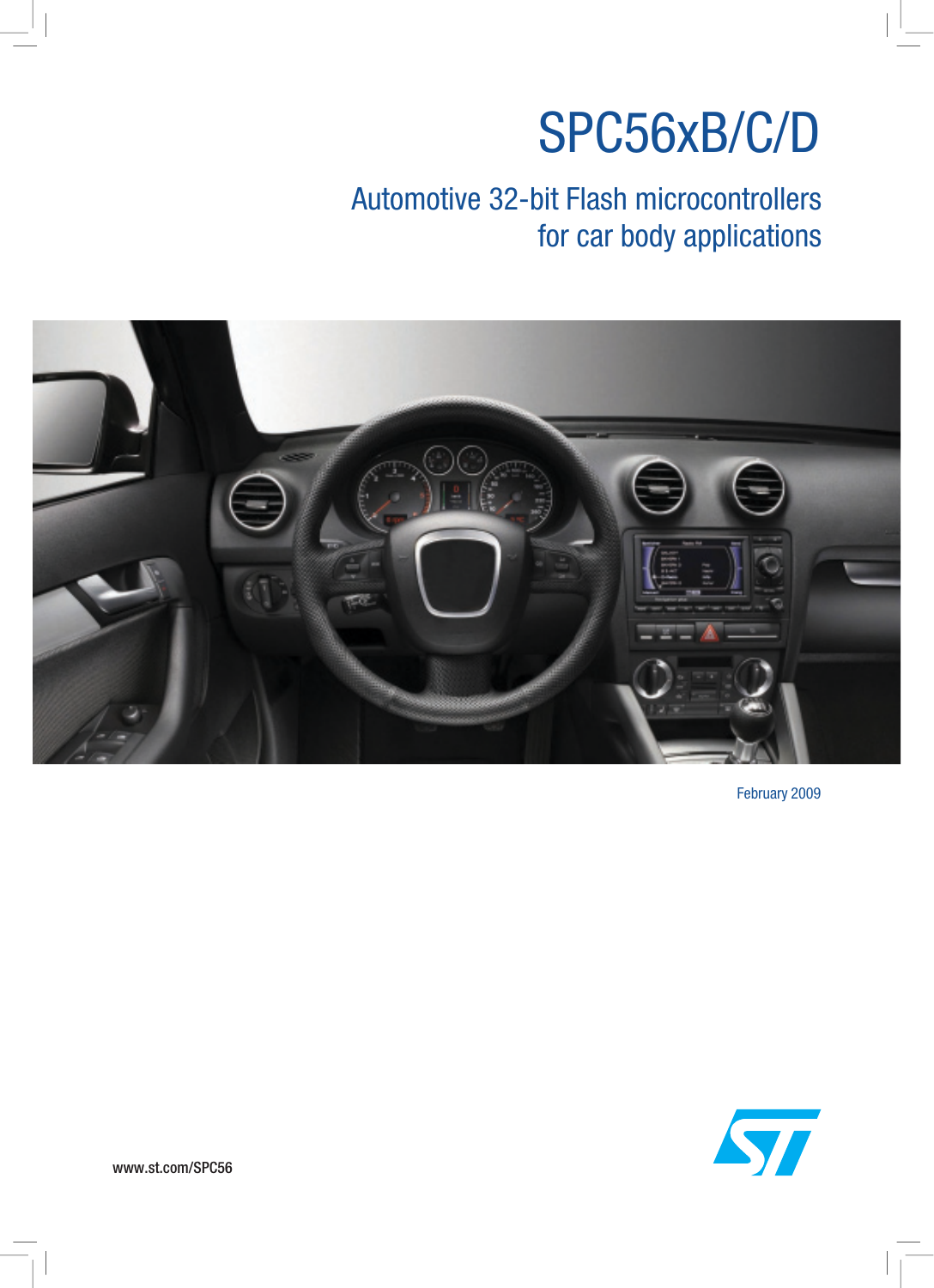**STMicroelectronics**' SPC56xB/C/D family of 32-bit Flash microcontrollers is dedicated to the specific needs of body and convenience applications.

The modularity and compatibility of the product family portfolio is set to an unmatched level. A new state-of-the-art technology, combined with a high-performance core and tailor-made peripherals, make this family of products the perfect platform solution, achieving the best equilibrium between system cost and performance.

From product specification, on through design and manufacturing, focus is on reliability, application robustness and added value.

Use of an industry standard PowerPC® core, sharing standard peripherals with similar products across all application fields, increases integration, maximizes design reuse and shortens time to market.

### **Applications**

- $\blacksquare$  Car body controllers
- **n** Smart junction boxes
- **n** Comfort modules
- **n** Gateways
- **n** Security/access
- Door and seat with
- sensorless positioning

### **SPC56xB/C/D block diagram**



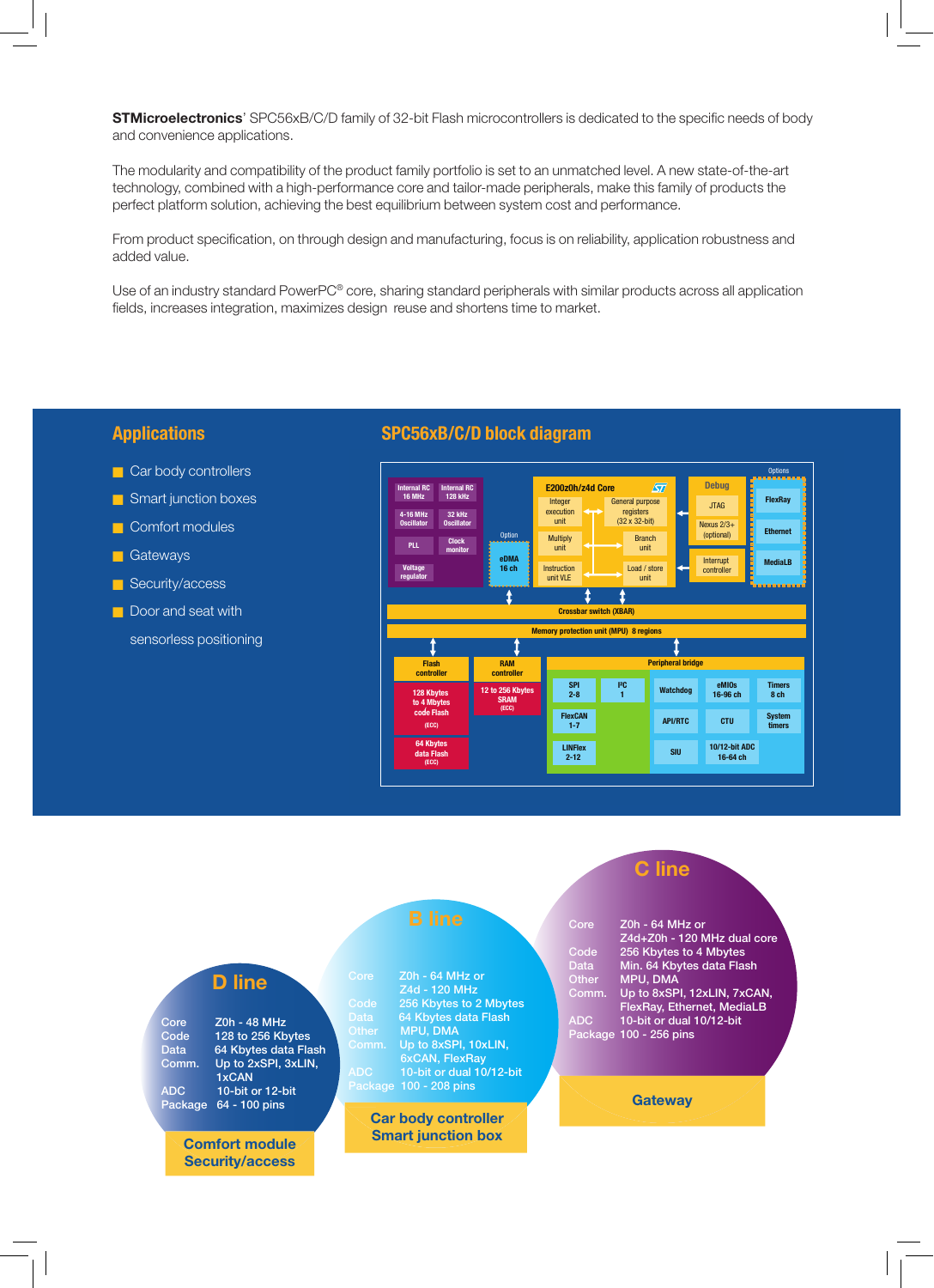### **Innovative concepts**

### **Lighting module support**

The family features a module dedicated to the control of car lighting providing real-time diagnostic feedback for 100% of the loads.



### **Power management**

A sophisticated low-power management allows for a quantum leap in power saving, avoiding the use of a secondary microcontroller. The low-power and wake-up concepts support LIN and CAN communication from standby mode with identification of the CAN message ID triggering wake-up.

### **Benefits**

- $\blacksquare$  Lighting module with diagnostic
- **n** EEPROM emulation support
- **n** Improved EMI
- n Innovative power management concept
- Dual on-chip RC oscillators

- Z0h Z4d PowerPC Core Dual core options
- **n** ECC on all memories
- **n** Memory/register protection functions
- **n** Clock security system/backup oscillator
- n CPU clock independent watchdog
- niection robust I/Os

### **Reduced system cost IMPROVEGIST CONSUMING THE IMPROVED THE IMPROVED THE IMPROVED THE IMPROVED THE IMPROVED THE IMPROVED THE IMPROVED THE IMPROVED THE IMPROVED THE IMPROVED THE IMPROVED THE IMPROVED THE IMPROVED THE IMPR**

- Standard core for maximum reuse
- **n** Designed for AUTOSAR
- **n** Memory/pinout/performance scalability
- $\Box$  Compatibility of product family
- **n** Existing tools ecosystem and know-how

### **Power and robustness <b>Reduced cost of non-quality Reduced cost of non-quality**

- **E** Zero defect strategy from design to production
- **n** Latest 90 nm automotive focused technology
- Co-development of technology with Freescale
- $\blacksquare$  Supply chain strengthened via dual source capability



### **A comprehensive development tools offer**

The SPC56 product family is supported by a wide range of development tools using a vast network of 3<sup>rd</sup> parties. This includes classical C compilers, debuggers and emulators, as well as advanced tools such as configuration tools or auto-code generators. Evaluation boards are available from ST.

### **Designed for AUTOSAR**

All products are designed to fulfill AUTomotive Open System ARchitecture requirements. Available AUTOSAR packages include MCAL, basic software, OS, configuration tools and on-site support.